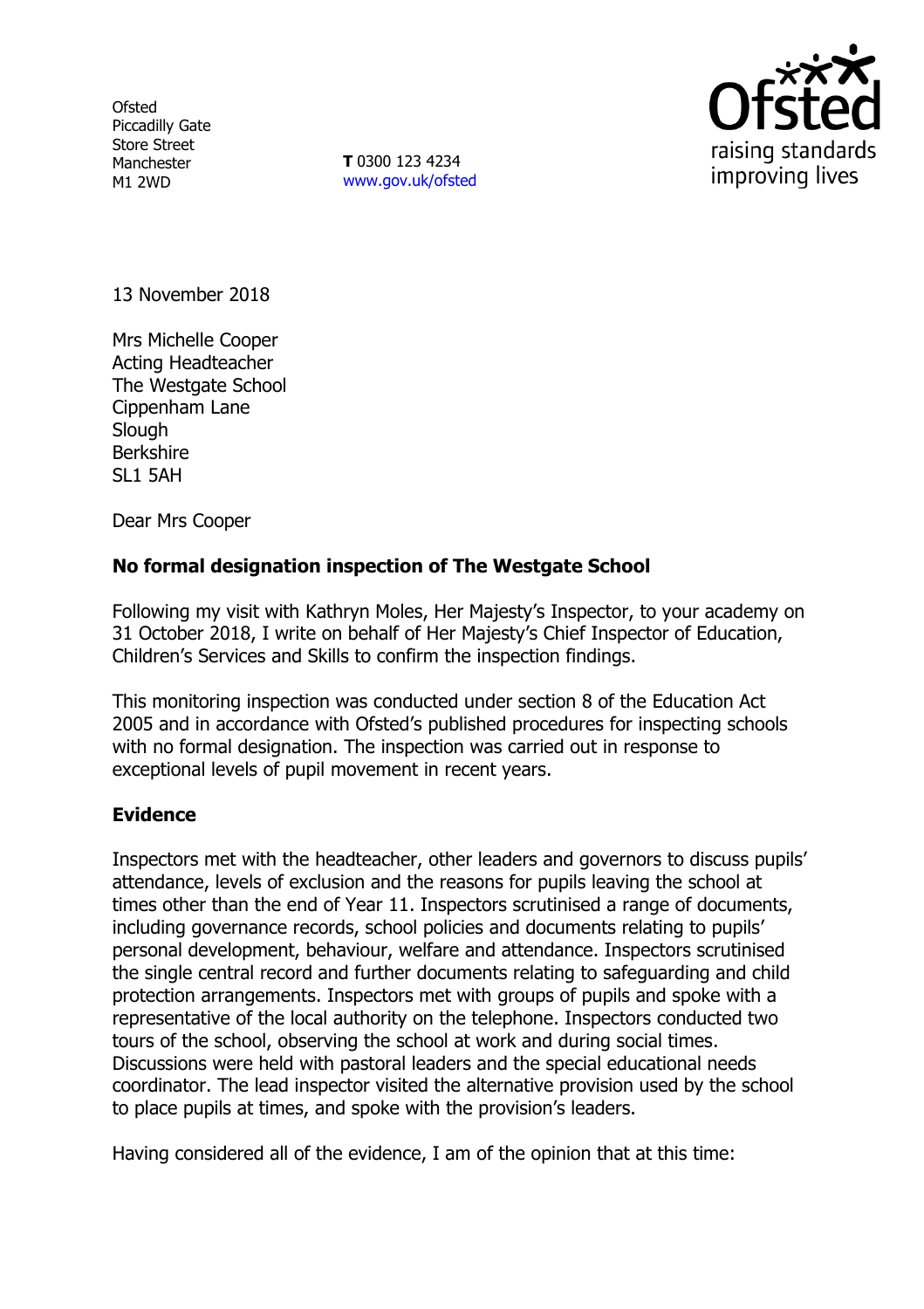

Safeguarding is effective. Those pupils who leave the school other than in Year 11 typically do so for reasons which are well judged and supportive of pupils' wellbeing, safeguarding and improved progress.

## **Context**

The Westgate School is an average-sized secondary school with 1095 pupils on roll, including 178 following 16 to 19 study programmes. It is a converter academy run by The Westgate School Trust. All members of the governing body are also trustees.

The school serves a diverse community. It has 16 of the United Kingdom's 17 main ethnic groups, including one third of pupils from White British backgrounds and one third from Asian backgrounds. The proportion of pupils who speak English as an additional language is well above the national average. Only a few pupils are in the early stages of learning English. The proportion of pupils entitled to free school meals is broadly average. The proportion of pupils who have special educational needs (SEN) and/or disabilities is broadly average. The proportion of pupils who have an education, health and care plan is above average. The school has a special educational needs resource base for pupils who have a physical disability. A largerthan-average proportion of pupils leave the school at times other than at the end of Year 11. Some of the school's pupils attend Haybrook College for alternative provision.

At the time of the last inspection, in 2014, you were the deputy headteacher of the school. You were appointed as acting headteacher in July 2018. You are the second headteacher since the last inspection. Many of your senior leadership team are also new to their roles.

Leaders addressed precisely, and in detail, the issues giving rise to this inspection. You demonstrated a thorough understanding of the reasons for the high levels of pupil movement in your school. You provided inspectors with compelling evidence that pupils who leave the school at times other than the end of Year 11 typically do so for valid and well-thought-through reasons, and only after receiving high levels of care and support to sustain their attendance at Westgate for as long as reasonably possible. For example, pupils who leave in these circumstances are highly likely to go on to alternative provision which can more appropriately support their specific behaviour needs, or to a special school. These moves are validated by external partners, such as the alternative provider. You provided relevant evidence of the successes that pupils achieve, as a result of such moves, so that they are well-prepared for their next stages of education and for future life and work.

Serious behavioural incidents are rare. Each year, your use of fixed-term exclusion in response to pupils' poor behaviour is typically below the national average. Last year, however, you reported a slight rise in the number of incidents leading to exclusion. Leaders and governors took robust action to identify the reasons for this.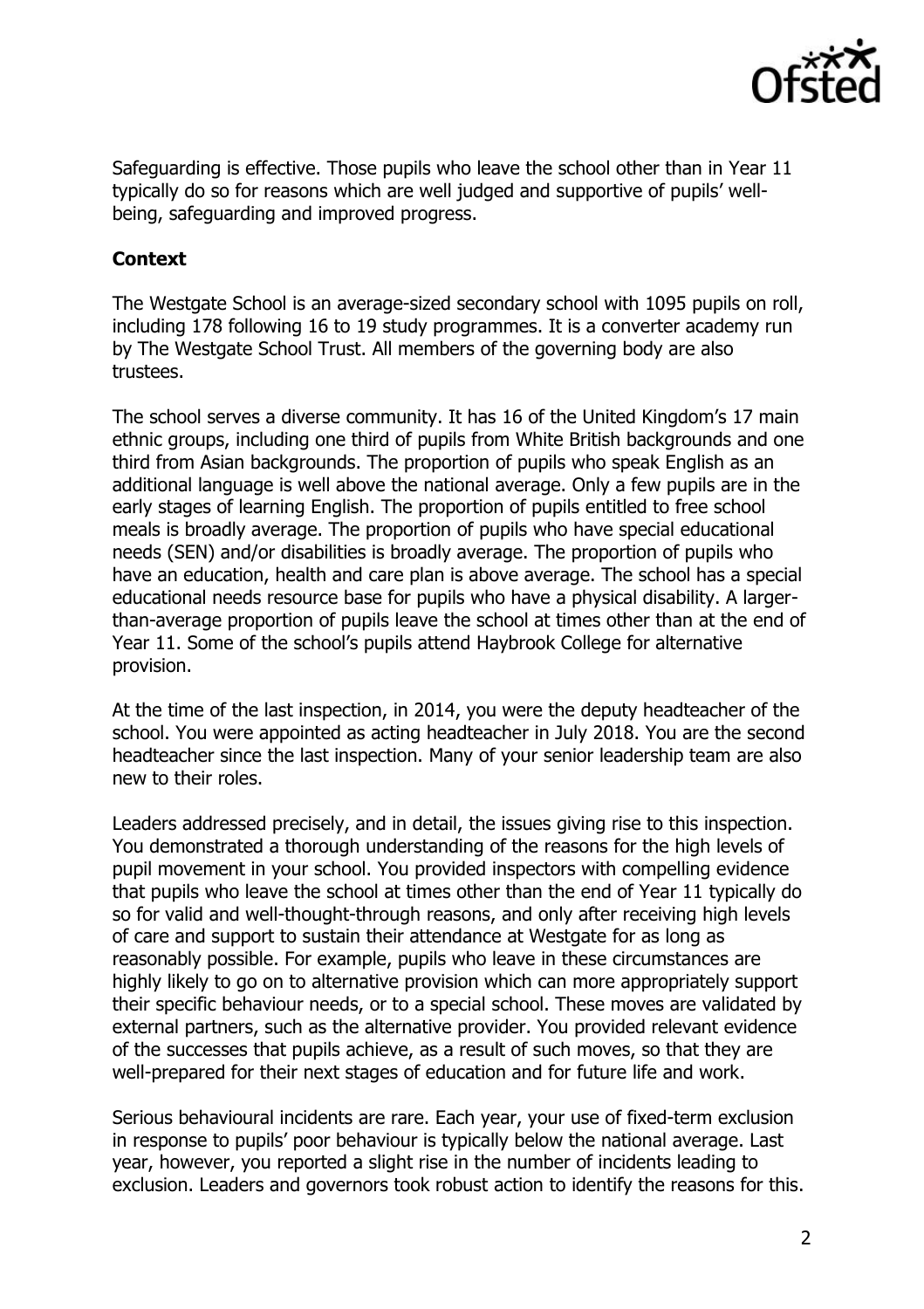

You changed school practices and procedures, including using governors' behaviour panels more effectively to help pupils understand the possible implications of their poor behaviour. During the inspection, you were able to demonstrate that, as a result, incidents of poor behaviour and, consequently, levels of exclusion have reduced.

You and your leaders demonstrate a strong sense of moral purpose. You understand the local risks for vulnerable pupils who do not attend school reliably. Because of this, you follow up any pupil's absence promptly, including visiting pupils' homes, if judged necessary, to make sure that pupils are safe. You rarely resort to permanent exclusion, because you recognise that finding a place in education for pupils once excluded can take time, and that such pupils are at risk when not in education. Instead, where a pupil is finally at risk of permanent exclusion, you typically place them with relevant alternative providers who have a positive track record of helping such pupils to succeed.

Leaders offered strong evidence that the school provides effective, proactive support for vulnerable pupils in school. As a result, over time, the number of pupils requiring long-term access to alternative provision is reducing. Helpfully, the curriculum includes a wide range of pre-emptive and personalised provision to support pupils' personal, social and emotional well-being and, where necessary, to improve their behaviour. For example, pupils are educated on the dangers of joining gangs, and recently a group of pupils visited a prison to learn at first-hand about the judicial consequences of criminal behaviour. Pupils explained to inspectors how their previous behaviour has been transformed by the school's actions. Most were very grateful to the school for the help that they had received. All were very clear that the best way for them to get on in the future was through hard work and academic achievement.

Your approach to safeguarding is impressive. You provide regular training for staff in child protection and safeguarding procedures, including how to recognise signs of radicalisation, extremism and the influence of gangs, for example. Staff report any concerns they may have promptly, demonstrating their awareness that safeguarding pupils is everybody's concern. Leaders are tenacious when liaising with external agencies to ensure the right, prompt support for vulnerable pupils. You carry out thorough checks on the suitability of adults who wish to work in the school and record these in appropriate detail on your single central record.

You have developed effective pastoral provision aimed at promoting positive mental health and pupils' overall well-being, with plans already underway to develop this support further. Pupils I spoke with especially praised leaders' work to include their parents when they are feeling vulnerable, because it 'helps things to get better, quicker'. They also related how the pastoral team helps them to improve their selfconfidence and personal courage.

Provision for pupils who have SEN and/or disabilities is very well organised and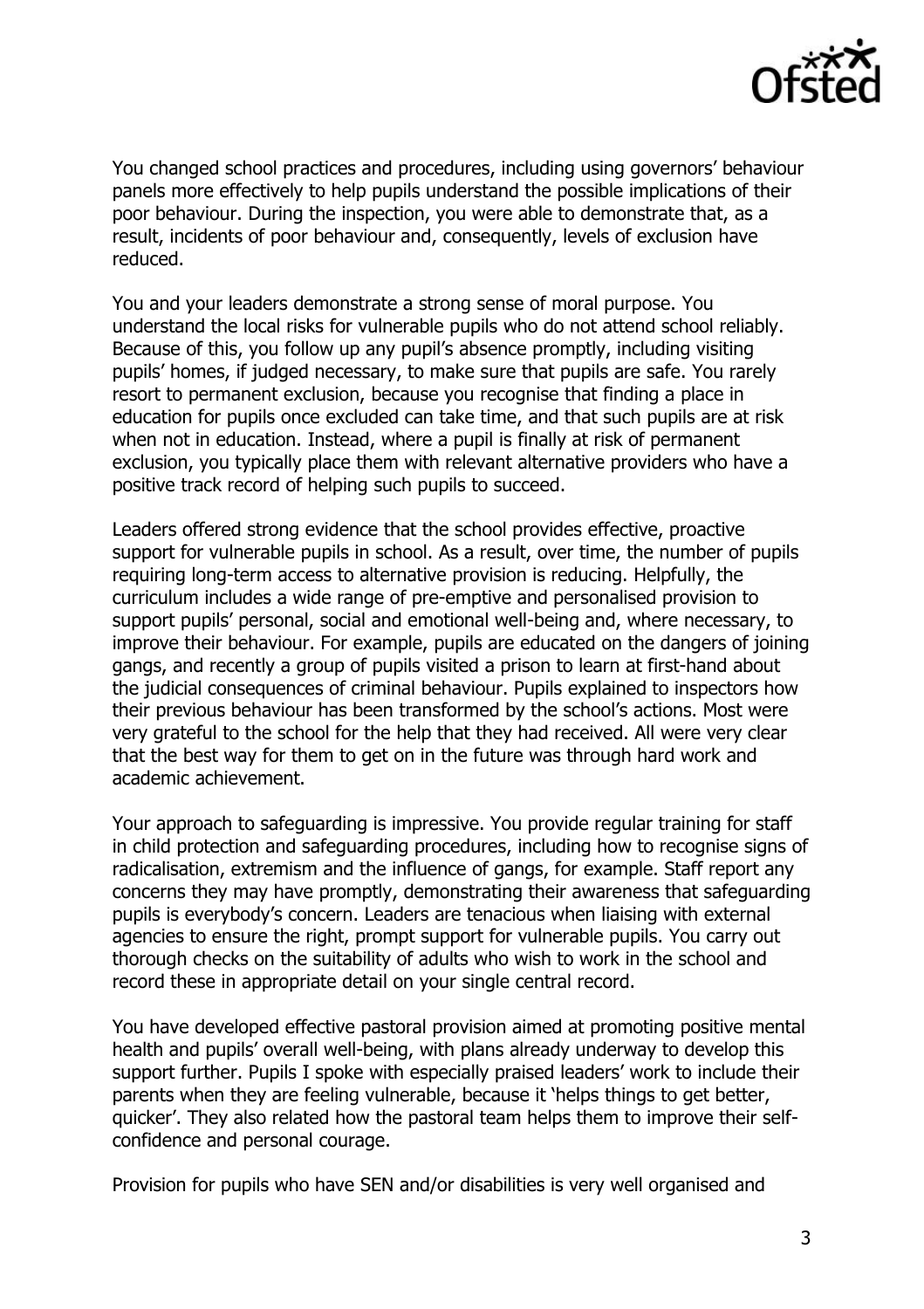

highly effective. Leaders have a thorough understanding of the different learning and pastoral needs of these pupils and their particular vulnerability in the outside world. You liaise well with primary schools before such pupils join you to make sure that you can help them get ready for secondary school. You are then ready to provide more effective support for them when they arrive. You are persistent in your determination to collect the evidence you need to secure an educational health and care plan for any pupil who may require one. You work very well with families and external agencies to provide effective care and support for these pupils, including, where necessary, supporting a pupil's move to a special school. This effective action supports pupils well in the school and ensures the correct placement should their needs require provision elsewhere.

Leaders and governors are well informed about the specific and changing risks that pupils can experience locally. As a result, leaders maintain strong oversight of safeguarding, attendance and behaviour policies and procedures to support timely, appropriate responses by the school when concerns arise. Leaders are increasingly proactive in their approach to these responsibilities and challenges. Nevertheless, you recognise that, as a newly reorganised leadership team, your school-wide monitoring of patterns of behaviour for different groups of pupils, and your evaluation of the impact of leaders' responses, are not entirely systematic.

The vast majority of pupils at The Westgate School behave extremely well. They exhibit very positive attitudes to learning, and are highly focused on achieving as well as they can, so that they can be successful in their future careers and lives. A group of key stage 4 pupils were keen to tell me that the best things about the school were the teachers and learning. Students following 16 to 19 study programmes spoke enthusiastically about their time at the school, telling an inspector that: 'We put in the hard work and get three times that back from staff.' Pupils felt well informed about their future next steps, including local career possibilities and the availability of apprenticeships.

## **External support**

The school liaises well with the local authority and other agencies to make sure that vulnerable pupils get timely help and support to meet their needs. Haybrook College provides relevant short- and long-term programmes, including alternative provision for pupils with significant vulnerabilities, behaviour and welfare needs. The college also provides advice and support to sustain pupils at The Westgate School when relevant.

#### **Priorities for further improvement**

Refine how leaders and governors analyse pupils' behaviour across the school:

■ to systematically recognise habits and trends, and develop successful responses even more promptly